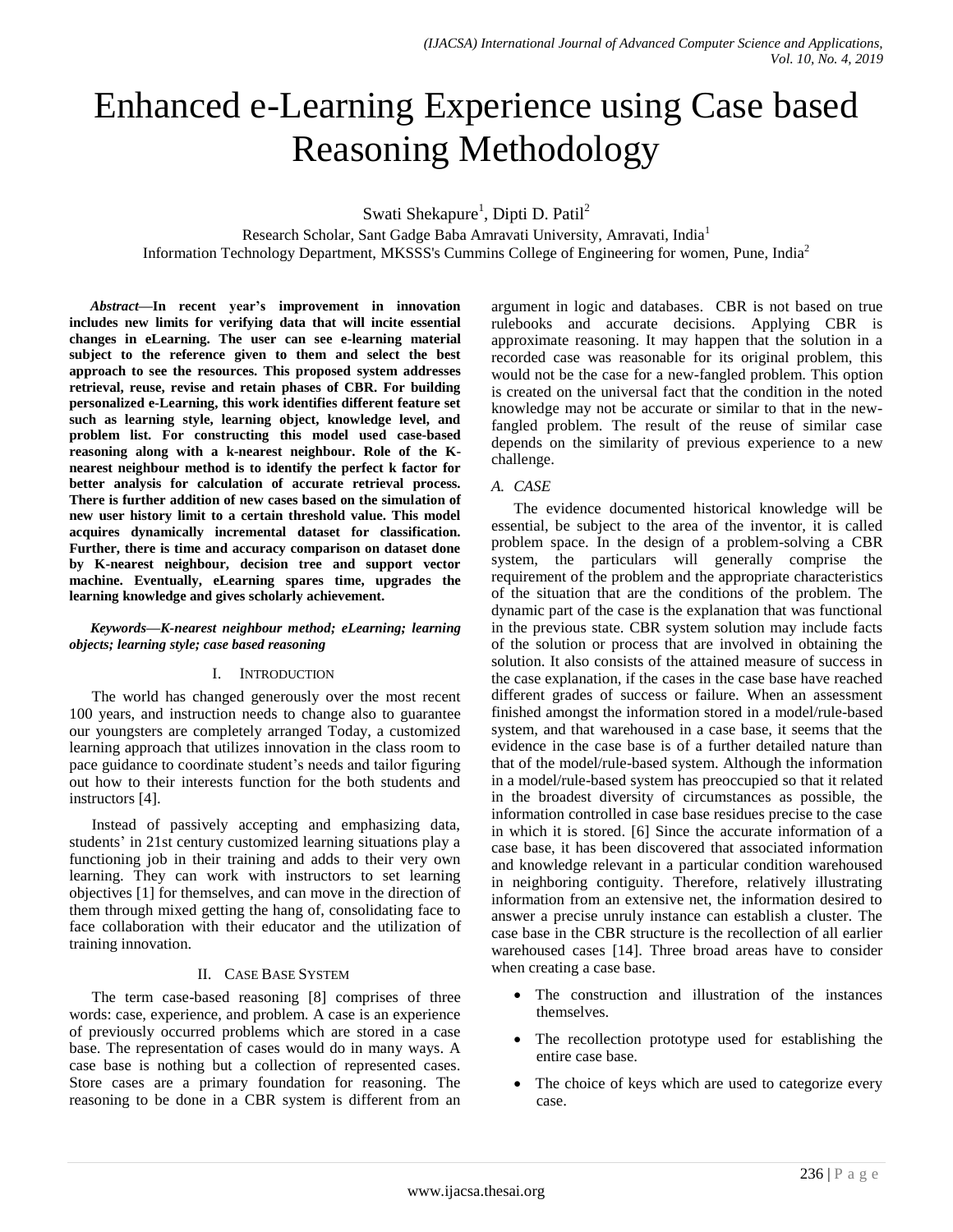

Fig. 1. Solution Space of CBR.

### *B. Experiences*

Experiences are vital for the CBR system. Experiences have documented an event that happened in the prior. Cases can be relatively composite and comprise of entire stories. CBR practices them for answering problems, and these must be in the knowledge base for talks about a problem and its solution. In a simple view, CBR splits a piece of knowledge into two parts shown in Fig. 1.

*a)* A problem space (or an explanation of a problem situation).

*b)* A solution space that defines in what way one has responded.

Over and over again one limits CBR to a solution that has been positively, but that is by no means essential or satisfactory. An unsuccessful explanation is also a significant part of the evidence that states what one has to circumvent. Positive experiences implement practical solutions and lead to guidance. Negative experiences implement unsuccessful solutions and lead to advise that avoids this case.

Essential experiences take place in:

*a)* Classification: Select the class to which an entity be appropriate.

*b)* Diagnosis: Select what the analysis of a problem is.

*c)* Prediction: Answered what happens in the future.

*d)* Planning: select an order of activities to extend a given goal.

*e)* Configuration: Select technical features to include.

Although a human can learn through experiences, for computer system experiences are represented in the form of cases and stored in the case library. A new incident occurred then the solution space would retrieve a given solution for adaption.

### *C. Problems and Solution*

The primary purpose of CBR is to solve the problems. The preparation of a challenge from time to time is challenging because it refers to the situation in which it has been specified. So, each problem development involves not the same kind of explanation. It is understandable that one has to identify the condition in which the problem has been specified to discover which answer is suitable. In further, for a detailed report, the situation has to be involved in the problem preparation. Fragment of the case is repeatedly of the fundamental principles. For example, Depending on the values, rules may have changed in different spaces. Other beliefs provided by diversified fields such as medicine, commercial, industrial, and engineering; even outsized corporations have established their principles. The CBR background has to consider this into interpretation because transmitting justifications across different cultures is challenging. For illustration, every bank has advanced its strategy for giving credits to clients. The same bank possibly will interpret the policy in a different way in each separate nation it activates; this becomes superficial during economic crunches. There are two types of problems in the framework of the CBR method. The issues in the cases verified as familiarities usually denoted as problems in CBR. The facts in the case base can distinguish as contender cases, as they are contenders for reprocess. However, the entire CBR progression has activated by a problem. A new challenge or the concrete problem encourages a user to discover a problemsolving technique [10].

The probable ways of demonstrating an explanation differ: It can be just an explanation in the contracted sense. It can comprise notes, graphics, clarifications and guidance on how to use the statement. The consequence by telling what happened with the solution in the earlier. Comments on the approach with which, the clarification has been obtained. In modest cases, the description comprises a name or small data, for example, an object or an estimated high temperature. Explanations may also have a complex object-oriented configuration as a methodological object. Even more composite solutions for scheduling and those in documentary or image form. In a composite situation, the answer is a conclusion for acting or even a process.

Here one has to differentiate the outcome from the action; the action mentions to execute and run of a plan that may alter states of variables. Whereas the conclusion generally communicated, the result of the work may be indeterminate. Suppose for instance if it has been decided to fly to Mumbai. The execution may fail or be suspended because of numerous unexpected happenings. The latter means that the outcome of using a solution is ambiguous because of unforeseen exterior consequences like bad weather or an earthquake. If these are expected to occur one should extend the explanation by an entry "consequence" for telling what happened. The user who understands the statement does not recognize this. If it is added at that moment, the user might get a clue for specific possible reworking. In conclusion, there are circumstances where the effectiveness of the explanations can only judge if they have implemented in reality [12].

### III. NEIGHBOURHOOD FORMATION PROCESS

Proposed work deals into various assignments, for example, a. make a database with the solicitation to perceive learning style b. Adding learning Material and essential KNN for the recommendation c. Adding Test Question and Revise - Retain Algorithm execution d. Checking Comparisons with other ML estimations. This is an adaptable recommendation structure for endorsing learning preferences to the user dependent on CBR and seeing the closest neighbour. This work proposed to fulfil four phases of CBR these are retrieve, reuse, revise and retain as appeared in Fig. 2. It gets understudy's tendencies [2] by finishing express fundamental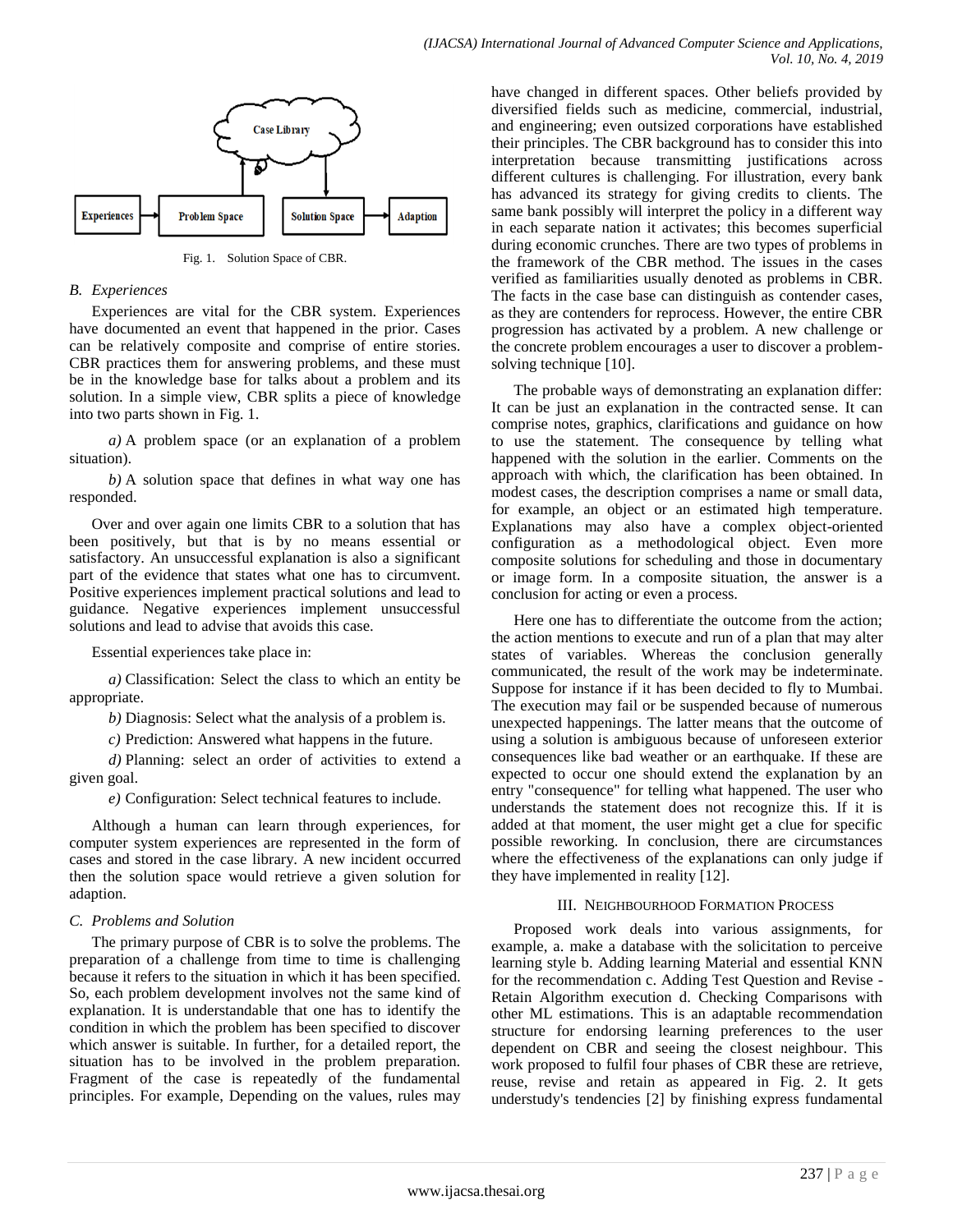outlines, ensuring to examine recommend material. User can use certain learning objects for understanding a specific point. For examining self-execution user attempt the test. Whatever execution of user gets contrasted and the limit esteem. On the off chance that it fulfilling limits, at that point it gets put away for the case library. This work uses case library data as the strategy set. Right when another issue exists proposed structure searches for after case-based reasoning impels. It has point by point differentiating cases, and errand of referencing had done, when the new case exists to get empowered by considering closeness vertex and find the nearest case interfacing with another case.

For identifying new user behavior [11], it has conspired different feature set; these are:

### **Feature set for the system**

- 1. Problem List  $=$  {for, if, if else, while, do while, switch}
- 2. Learning Styles = {Visual, Auditory, Kinaesthetic}
- 3. Knowledge Levels = {Beginner, Intermediate, Expert }
- 4. Learning Objects = {Video, Chart, Audios, Simulation, Highlighted Text}
- 5. Test Performance = [3, 4, 5, 6, 7]
- 6. path = {Video->Chart, Audios->Video, Simulation- >Highlighted Text}

Related values of input parameters are in Table I.

After conspicuous verification of feature vectors and association between things, the accompanying stage is to make cases for rundown out of abilities by considering historical results. This work has framed diverse cases with id, problem, learning style [9], learning objects, test execution and utilized way. This model had considered preparing a dataset for a finding of proper estimation of K. When the finding of estimation of K had done then KNN is prepared for producing similitude list for new user. On the off chance that the new user didn't get the comparative case, at that point, this work checked new client premium, whatever way embraced for learning and test execution score. In the event that scores gotten by a new user is acceptable according to edge esteem, at that point the particular case gets put away in database with ordering.



Fig. 2. CBR Phases.

| Sr.<br>No.     | Input parameter         | <b>Feature set</b>             | <b>Value</b>         |
|----------------|-------------------------|--------------------------------|----------------------|
|                | Problem                 | For                            | $\mathbf{1}$         |
|                |                         | <b>If</b>                      | $\overline{2}$       |
| 1              |                         | If-else                        | 3                    |
|                |                         | while                          | $\overline{4}$       |
|                |                         | Do while                       | 5                    |
|                |                         | switch                         | 6                    |
|                | Learning Style          | Visual                         | $\mathbf{1}$         |
| $\overline{2}$ |                         | Auditory                       | $\mathfrak{2}$       |
|                |                         | Kinaesthetic                   | 3                    |
| 3              | Knowledge level         | Beginner                       | $\mathbf{1}$         |
|                |                         | Intermediate                   | $\overline{c}$       |
|                |                         | Expert                         | 3                    |
| $\overline{4}$ | Learning object         | Video                          | $\mathbf{1}$         |
|                |                         | Chart                          | $\overline{c}$       |
|                |                         | Audios                         | 3                    |
|                |                         | Simulation                     | $\overline{4}$       |
|                |                         | Highlighted text               | 5                    |
| 5              | <b>Test Performance</b> | Result                         | <b>Actual Result</b> |
|                | Path                    | Video-chart                    | $\mathbf{1}$         |
| 6              |                         | Audios-video                   | $\overline{c}$       |
|                |                         | Simulation-Highlighted<br>Text | 3                    |

|  |  |  | IV. REVIS-RETAIN ALGORITHM IMPLEMENTATION |
|--|--|--|-------------------------------------------|
|--|--|--|-------------------------------------------|

Revise and Retain phase of case based reasoning is to add new query with new index value in dataset. This is dynamically incremental phase of CBR whereas assignment of new index value had done by considering test performance of new user. This has finished by simulating result and threshold value set [3]. This phase compromises different work through here presented few algorithms for revise and retain phase implementation. For that initially load training and testing dataset so algorithm represents fetching of input parameters. After loading dataset as training and testing, next step is to check similarity .This research work emphasis on CBR with KNN .So for finding similar case Euclidian distance measures had used. Below presenting how Euclidian distance measure works on input dataset for calculating class of new user. After calculating values of learning style, knowledge level, and test performance the job of retain and revise phase suggest to learning path to new user. So whatever score has established for x value dataset need to normalized obtained weight.

For normalizing input set practice equation 1:

$$
Zi = \frac{xi - min(x)}{max(x) - min(x)}\tag{1}
$$

Where  $x=(x_1...x_n)$ , Zi is i<sup>th</sup> normalized data.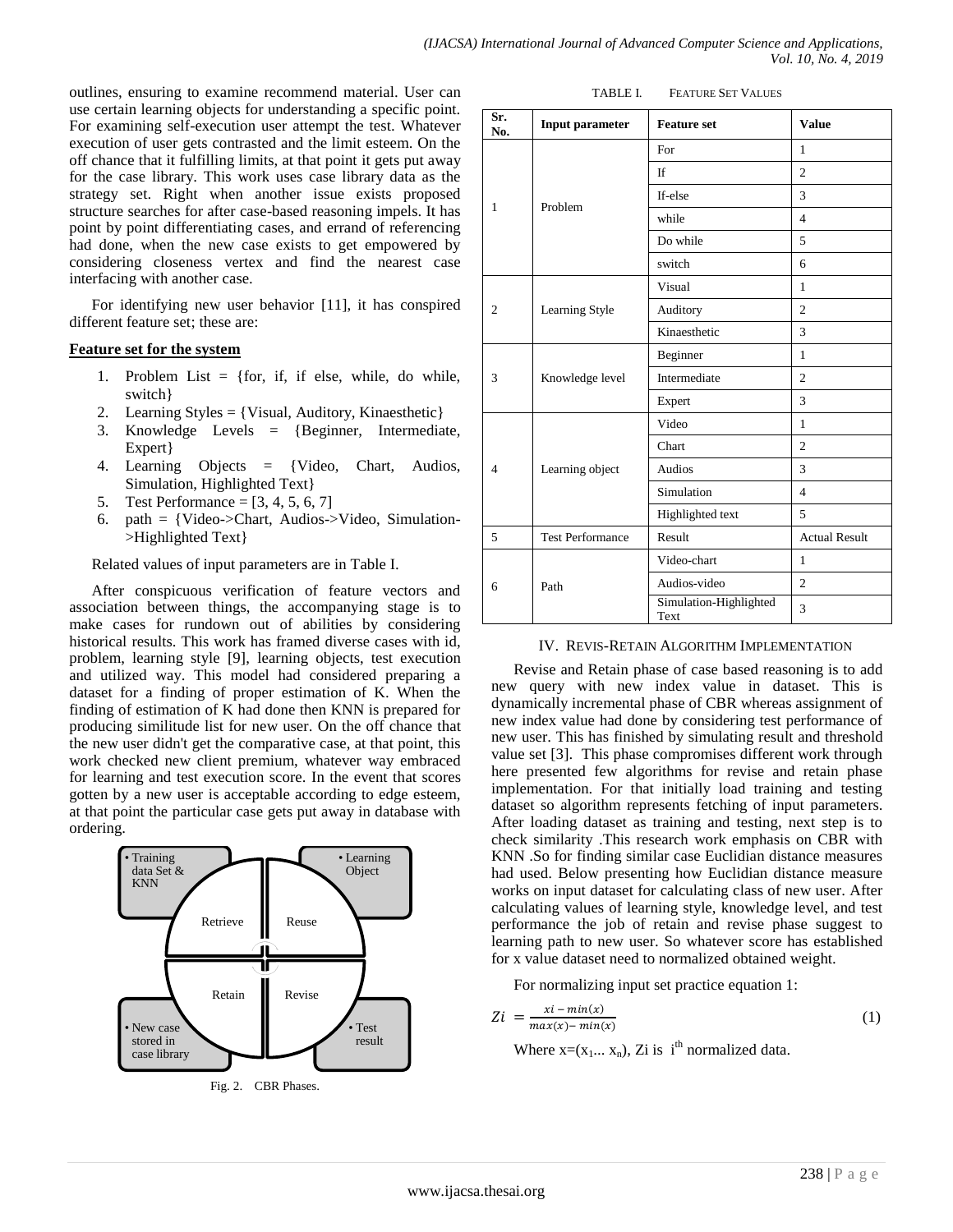### Algorithm for Proposed System:

- 1) Identify training set and test set as well as attribute for prediction i) Load Dataset (trainingset, testset, attr) ii) attr is "Learning Objects" 2) For each test element in test set calculate neighbours i) getNeighbors(traningSet, testset[x], k, attr) ii) Parameters: training Set, single test element x, k, attr= "Learning Object"
	- 3) In getNeighbours calculate score one by one with each training element
		- i) For x in traningSet
		- ii) getScore(x,testInstance,attr)
		- iii)  $x=$  training element, test element, attr= "LearningObject"
	- 4) In getScore calculate score for each feature in element
		- i) getScore(x,testInstance,attr) ii) LearningStyleScore=calculate
		- (x.learningStyle,testInstance.learningStyle,data.le arningstyle)
		- iii) ProblemScore=calculate (x.problem,testInstance.problem,data.problem)
		- iv) KnowledgelevelScore=calculate (x.Klevel,testInstance.Klevel,data.Klevel)
		- v) PathScore=calculate(x.path,testInstance.path,data .path)
	- 5) In calculate
		- i) Calculate(xValue,testValue,dictVals)
		- ii) For calculating Learningstyle,xValue=LearningStyle for traning element (e.g. Visual),
		- iii) testValue(e.g.Visual),
		- iv) dictVals={"Visual=1", "Auditory=2","Kinesthetic=3"}
	- 6) As per KNN for each feature distance= square(trainingValue - testValue)

Pow(v1,v2)<sup>2</sup>

- 7) As per KNN, Total distance= squareRoot(total)
- Sort all the elements in training set based on distance, as k=4 select first 4 nearest elements
	- i) Neighbours= []
	- ii) For x in sorted (distances)
	- iii) If  $(k==0)$
	- iv) Break;
	- v) Neighbours. Append (distances[x])
	- vi) K=k-1;
	- vii) Return neighbours.
- 9) After getting neighbours, predict feature
	- i) Result=getResponse(neighbors,attr)
		- ii) Attr= "learningObject"
- 10) In get Response, this work find attr=LearningObject value count
	- i) For example
	- ii) first neighbour value=Visual
	- iii) second neighbour value=visual
	- iv) third neighbour value=Visual
	- v) fourth neighbour value=Auditory
	- vi) then,
	- vii) classVotes={Visual=3,Auditory=1}
	- viii) Then sorting of above map, to get highest voted value, here "Visual"
- 11) Next step is to check this value with test instance and calculate accuracy

### V. RESULT

As a part of result, proposed framework classes' students according to the learning style [7] as visual, Auditory and Kinesthetic. Result introduced for learning style just as the recommendation of learning object to another student. Alongside recommendation, there is learning material benefited to a student. Learning material is as a diagram, graph, notes, simulation, and featured content. Fig. 3 demonstrates identification of learning style of the user.

According to learning style, problem and knowledge level of student (Fig. 4) system shows recommendation to learner as shown in Fig. 5.

### **E-Learning Site**

## **Find Your Learning Style**

- 1. What I generally do while operating new equipment
- A. First I read the instructions
- B. I take note of an description given by somebody who has used it before C. I will go ahead and operate it, and figure out after using that equipment

#### 2. Which guideline is better for me related to directions while travelling

- A. I will use a man
- B. I will ask to nearby person for directions

Fig. 3. Questionnaire's Set for Learning Style.

 $\overline{C}$ 10 localhost:5000/post

## **E-Learning Site**

### You have Visual Learning Style

### Which control loop you want to learn?

- $\circ$  1. For
- $\circ$  2. If
- 3. If else
- 4. While
- 5. Do While
- 6. Switch

Fig. 4. Generated Learning Style and Input Problem.

G 10 localhost:5000/showResults

# **E-Learning Site**

Suggested Path is :: Video->Chart

Suggested Learning Object is :: Video

Learn as per suggested path and learning object. Evaluate the performance by taking the test

Go to Home to take the test

Fig. 5. Recommendation of Learning Objects and Path.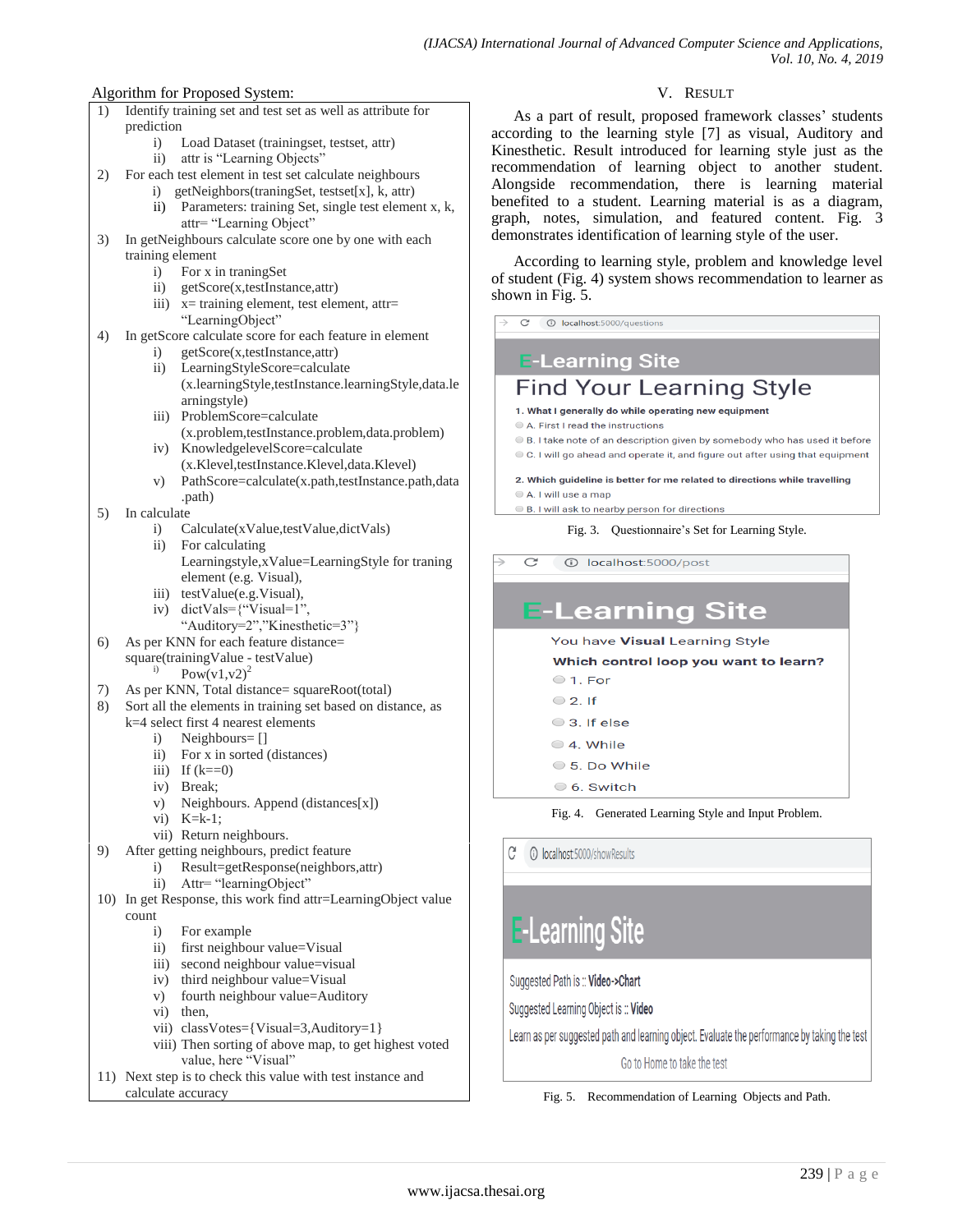Fig. 6 shows sample set for test performance. The sets depend on input received from user whether learner is beginner, Intermediate or expert in that particular topic. After using different learning objects, student opts for the test.

If the test performance is satisfied then add student path includes learning objects and test performance to a dataset of case based reasoning. Satisfactory performance of student indicates that simulation done in real-world scenario and verified by domain experts. It has retained phase of CBR.

Fig. 7 shows retain phase of CBR

For retrieval phase, similarity check is done on different classification algorithm. These are a k-nearest neighbor, decision tree and support vector machine. For this research work, consideration of dataset size is 200 records, 300 records and 375 records. Table II shows observations for 375 records.

It has been observed that for 200 records decision tree has given results in least amount of time as compared to k-nearest neighbor method and support vector machine.

Fig. 8 shows that average time observations of different learning algorithms. It has been observed that Decision tree takes less time as compared to KNN and SVM, but KNN gives retrieval phase stability which is more as compares to DT and SVM. [15].

Further this work calculated accuracy of decision prediction by above learning algorithm. Fig. 9 shows the observations for 200 records size, 300 records size and 375 record size.

As per the observation it has been found that KNN and decision tree gives maximum accuracy as compared to SVM. But for time comparison KNN timing for retrieval process is stable as compared to Decision tree and Support vector machine. So for this dataset it has better to use KNN than DT and SVM.

| C<br>10 localhost:5000/taketest?problem=for                 |
|-------------------------------------------------------------|
| <b>E-Learning Site</b>                                      |
| Visual                                                      |
| What would be printed from the following Java code segment? |
| $for(i=20;i>0;i-=2)$                                        |
| System.out.println(i);                                      |
| 0 1 20 18 16 14 12 10 8 6 4 2                               |
| 0 2 20 18 16 14 12 10 8 6 4 2 0                             |
| $\odot$ 3.201816141210864                                   |
| What is the correct syntax of for each loop?                |
| 1. for(variable:collection) {body:}                         |

Fig. 6. Set for Test Performance.



Fig. 7. Retain Phase of CBR.

| TABLE II.      |            | OBSERVATIONS FOR 375 RECORDS, TIME IN MILLISECONDS |                |  |  |
|----------------|------------|----------------------------------------------------|----------------|--|--|
| Sr. No.        | <b>KNN</b> | <b>SVM</b>                                         | DT             |  |  |
| 1              | 5.23       | 10                                                 | 5              |  |  |
| $\mathfrak{2}$ | 5.8        | 10                                                 | 6              |  |  |
| 3              | 7.6        | 10                                                 | 5              |  |  |
| $\overline{4}$ | 5.6        | 8                                                  | 4              |  |  |
| 5              | 5.76       | 7                                                  | $\overline{4}$ |  |  |
| 6              | 5.1        | 6                                                  | $\overline{4}$ |  |  |
| $\overline{7}$ | 5.23       | 8                                                  | 6              |  |  |
| 8              | 5.53       | 7                                                  | $\overline{4}$ |  |  |
| 9              | 4.8        | 7                                                  | 4              |  |  |
| 10             | 5.53       | 6                                                  | 4              |  |  |
| 11             | 4.53       | 7                                                  | 4              |  |  |
| 12             | 5.06       | 8                                                  | 7              |  |  |
| 13             | 5.2        | 7                                                  | $\overline{4}$ |  |  |
| 14             | 4.7        | 7                                                  | 5              |  |  |
| 15             | 4.86       | $\tau$                                             | $\overline{4}$ |  |  |
| 16             | 8.1        | 10                                                 | 6              |  |  |
| 17             | 6.1        | 7                                                  | $\overline{4}$ |  |  |

**Average Time Comparison** 



18 | 4.9 | 8 | 4 19 | 5.46 | 7 | 5 20 4.83 7 4 Average 5.49ms 7.7ms 4.65ms

Fig. 8. Average Time Comparison of KNN, SVM and DT.

**Accuracy Comparison** 



Fig. 9. Accuracy Comparison of KNN, SVM and DT.